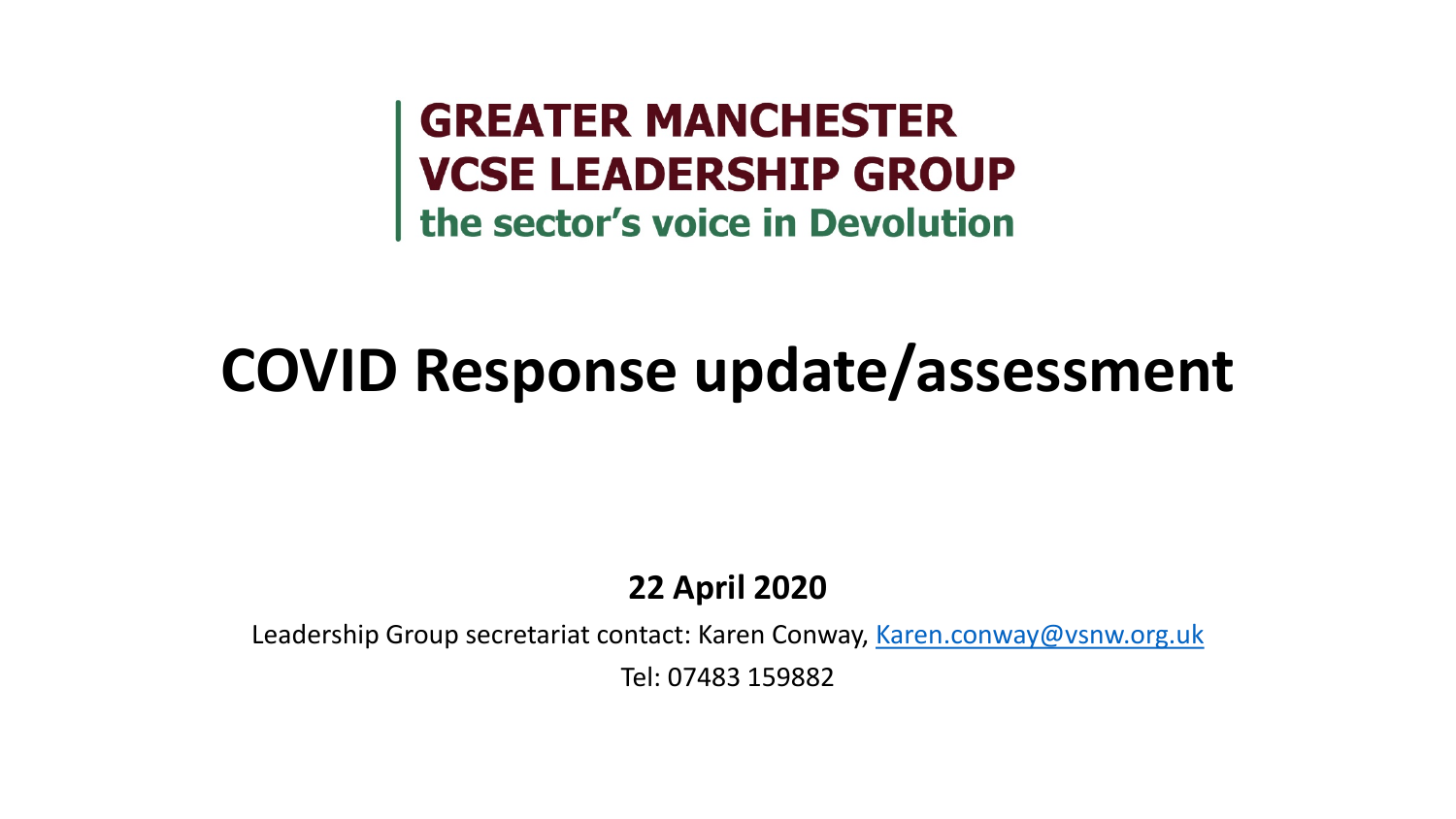## Actions to date…

| 1. GM VCSE Leadership Group meetings weekly<br>since 25 <sup>th</sup> March   | 2. Circulated GM VCSE Leadership Group Key<br><b>Messages Statement (see slide 3)</b>                                                                    |
|-------------------------------------------------------------------------------|----------------------------------------------------------------------------------------------------------------------------------------------------------|
| 3. Plugging VCSE representation gaps in<br>emerging COVID-response structures | 4. 10GM work to coordinate volunteering $-$<br>central portal established at<br>www.volunteergm.org                                                      |
| 5. Highlighting Funding issues and solutions via<br>Commissioning subgroup    | 6. Submission made to DCMS Select Committee<br>on The Impact of Covid-19 on the Charity Sector<br>on behalf of GMCVO and the GM VCSE<br>Leadership Group |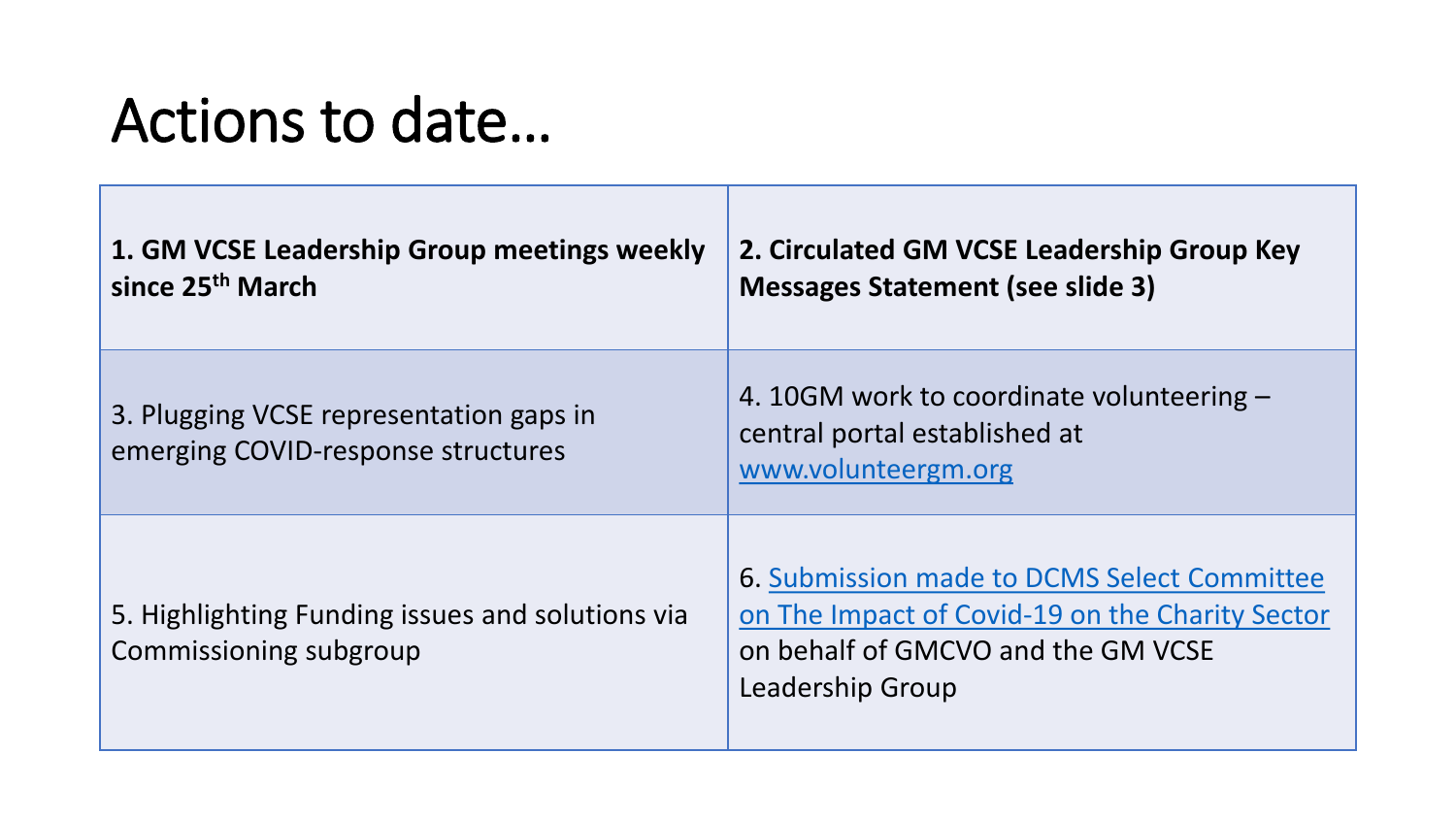#### GM Leadership Group COVID Response Statement summary

| <b>PRAISE FOR FRONTLINE AND LOCAL VCSE ACTION</b>                                                            | URGENT NEED TO ADDRESS EQUALITY ISSUES                                             |
|--------------------------------------------------------------------------------------------------------------|------------------------------------------------------------------------------------|
| <b>ENSURE VCSE REPRESENTATION IN</b><br><b>EMERGING GM COVID-STRUCTURES</b>                                  | <b>PPE and TESTING for</b><br><b>FRONTLINE VCSE STAFF, CARERS, VOLUNTEERS, PAS</b> |
| <b>ECONOMIC IMPACT - COLLECTIVE LOBBY for GM &amp;</b><br><b>VCSE INVESTMENT</b>                             | <b>VOLUNTEERING - COORDINATION &amp; SAFEGUARDING</b>                              |
| <b>RESPONSIVE EMOTIONAL SUPPORT: for target</b><br>communities & VCSE Frontline Staff, carers,<br>volunteers | <b>REDEPLOYMENT: best use of VCSE staff, skills and</b><br><b>resources</b>        |